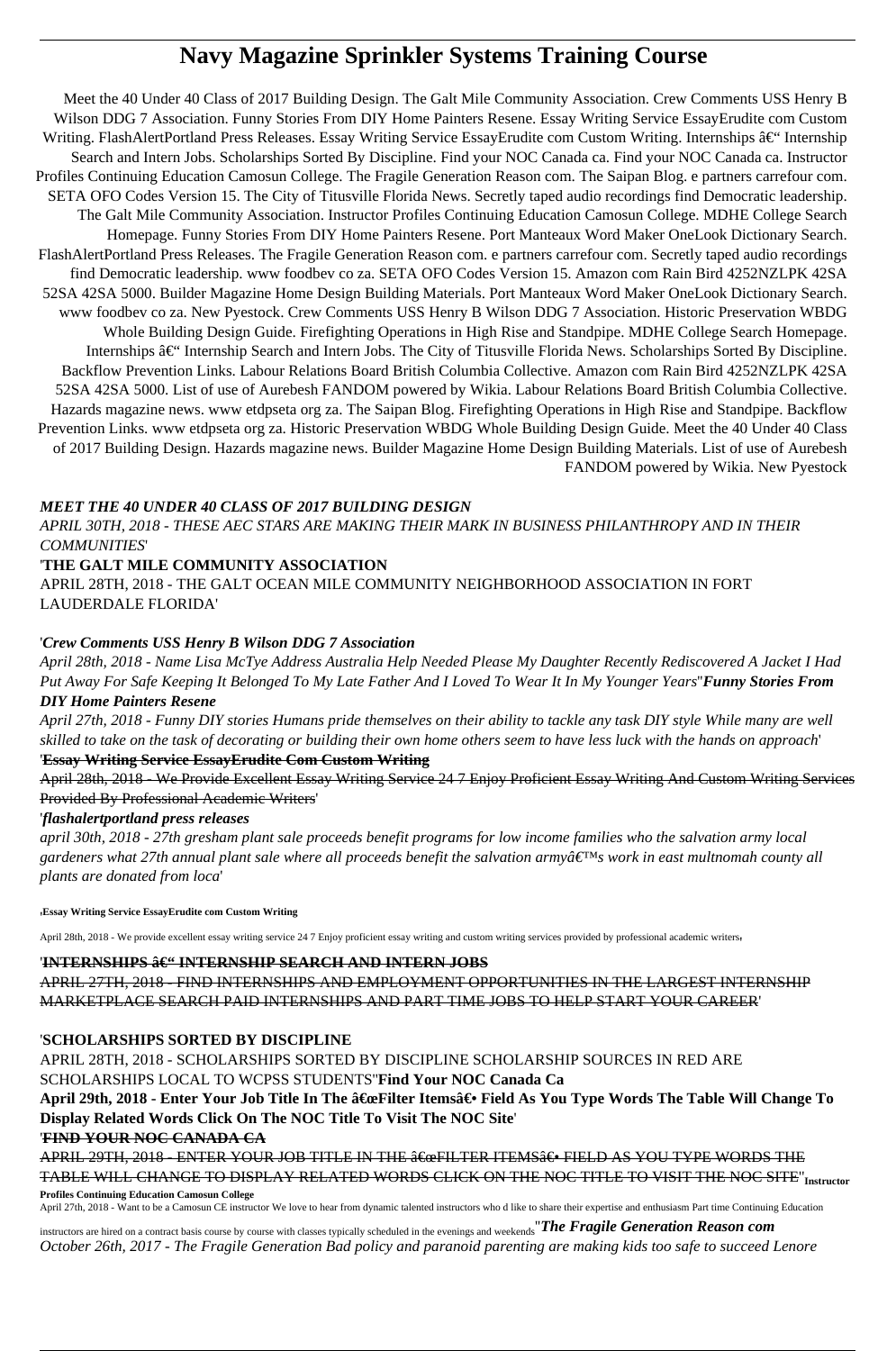# *Skenazy amp Jonathan Haidt from the December 2017 issue view article in the Digital Edition*''**THE SAIPAN BLOG APRIL 30TH, 2018 - THE SAIPAN BLOG WELCOME TO THE ADVENTURES OF ANGELO O CONNOR VILLAGOMEZ THE GODFATHER OF THE MARIANA TRENCH MARINE NATIONAL MONUMENT AND SAIPAN S MOST POPULAR BLOGGER SINCE EVER SINCE**''*e partners carrefour com*

*april 27th, 2018 - id packing mkt seg other country lang cur customer incoterm place colors amp sizes merch str ecopackaging delivery price purchase cond leaflet item*'

## '**SETA OFO Codes Version 15**

**April 28th, 2018 - Complete OFO Version 2015 OFO Code Description 2015 1 MANAGERS Managers plan direct coordinate and evaluate the overall activities of enterprises governments and other organizations or of organizational units within them and formulate and review their policies laws rules and regulations**'

### '*THE CITY OF TITUSVILLE FLORIDA NEWS*

*APRIL 30TH, 2018 - EMAIL DISCLAIMER UNDER FLORIDA LAW EMAIL ADDRESSES ARE PUBLIC RECORDS IF YOU DO NOT WANT YOUR EMAIL ADDRESS RELEASED IN RESPONSE TO A PUBLIC RECORDS REQUEST DO NOT SEND ELECTRONIC MAIL TO THIS ENTITY*'

## '**secretly taped audio recordings find democratic leadership**

april 27th, 2018 - watch secretly taped audio recordings find democratic leadership working to end competitive primaries a cbsn video on cbsnews com view more cbsn videos and watch cbsn a live news stream featuring original cbs news reporting'

### '**The Galt Mile Community Association**

April 28th, 2018 - The Galt Ocean Mile Community Neighborhood Association In Fort Lauderdale Florida''**Instructor Profiles Continuing Education Camosun College**

April 27th, 2018 - Want to be a Camosun CE instructor We love to hear from dynamic talented instructors who d like to share their expertise and enthusiasm Part time Continuing Education instructors are hired on a contract basis course by course with classes typically scheduled in the evenings and weekends'

### '**MDHE College Search Homepage**

April 28th, 2018 - Name of program or field of study Search by Specific Criteria'

# '**Funny Stories From DIY Home Painters Resene**

**April 27th, 2018 - Funny DIY stories Humans pride themselves on their ability to tackle any task DIY style While many are well skilled to take on the task of decorating or building their own home others seem to have less luck with the hands on approach**'

### '**Port Manteaux Word Maker OneLook Dictionary Search**

April 29th, 2018 - Port Manteaux Churns Out Silly New Words When You Feed It An Idea Or Two Enter A Word Or Two Above And You Ll Get Back A Bunch Of Portmanteaux Created By Jamming Together Words That Are Conceptually Related To Your Inputs'

### '**FlashAlertPortland Press Releases**

**April 30th, 2018 - 27th Gresham Plant Sale Proceeds Benefit Programs For Low Income Families WHO The Salvation** Army Local Gardeners WHAT 27th Annual Plant Sale Where All Proceeds Benefit The Salvation Armyâ€<sup>™</sup>s Work In **East Multnomah County All Plants Are Donated From Loca**'

### '**THE FRAGILE GENERATION REASON COM**

**OCTOBER 26TH, 2017 - THE FRAGILE GENERATION BAD POLICY AND PARANOID PARENTING ARE MAKING KIDS TOO SAFE TO SUCCEED LENORE SKENAZY AMP JONATHAN HAIDT FROM THE DECEMBER 2017 ISSUE VIEW ARTICLE IN THE DIGITAL EDITION**' '**e Partners Carrefour Com**

April 27th, 2018 - ID Packing Mkt Seg Other Country Lang Cur Customer INCOTERM PLACE COLORS Amp SIZES MERCH STR EcoPackaging DELIVERY PRICE PURCHASE COND

# LEAFLET ITEM''**secretly taped audio recordings find democratic leadership**

april 27th, 2018 - watch secretly taped audio recordings find democratic leadership working to end competitive primaries a cbsn video on cbsnews com view more cbsn videos and watch cbsn a live news stream featuring original cbs news reporting'

### '**WWW FOODBEV CO ZA**

APRIL 26TH, 2018 - 87144 34231 87110 34231 87144 32220 87110 COMPLETE OFO VERSION 2017 OFO CODE DESCRIPTION 2017 1 MANAGERS MANAGERS PLAN DIRECT

COORDINATE AND EVALUATE THE OVERALL ACTIVITIES OF ENTERPRISES GOVERNMENTS AND OTHER ORGANIZATIONS OR OF ORGANIZATIONAL UNITS WITHIN

# THEM AND FORMULATE AND REVIEW THEIR POLICIES LAWS RULES AND REGULATIONS'

# '**SETA OFO Codes Version 15**

April 28th, 2018 - Complete OFO Version 2015 OFO Code Description 2015 1 MANAGERS Managers Plan Direct Coordinate And Evaluate The Overall Activities Of Enterprises Governments And Other Organizations Or Of Organizational Units Within Them And Formulate And Review Their Policies Laws Rules And Regulations'

'**Amazon com Rain Bird 4252NZLPK 42SA 52SA 42SA 5000**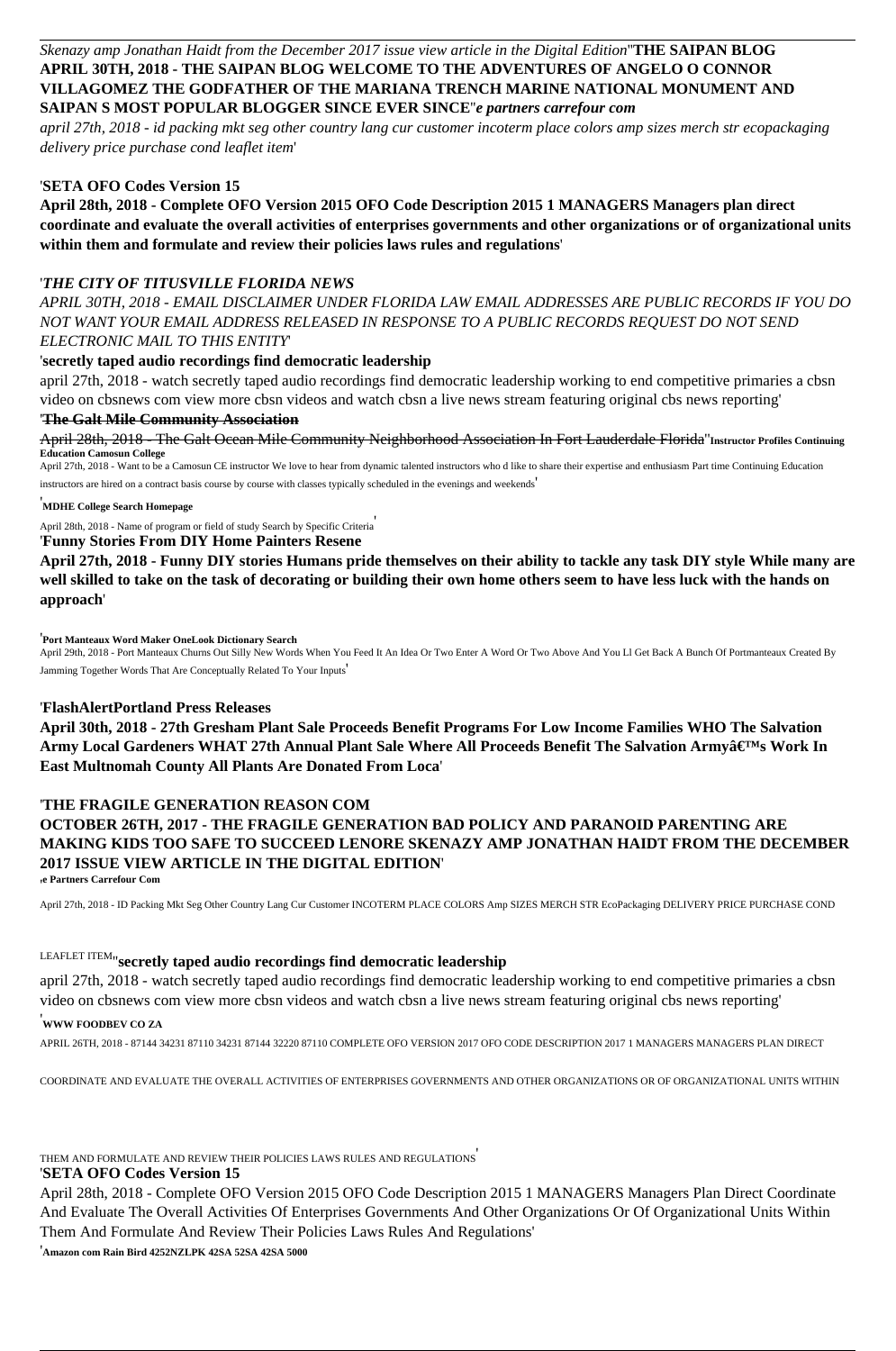April 28th, 2018 - Product Description Rain Bird 4252NZLPK 42SA 52SA 42SA 5000 Series Rotors Nozzle Pack This is a replacement sprinkler nozzle set for use with Rain Bird 42SA 42SA 52SA and 5000 series gear drive rotors''*builder magazine home design building materials*

*april 30th, 2018 - home builders get the latest news on home designs building materials building products and home plans to help you and your home building operations*'

### '**Port Manteaux Word Maker OneLook Dictionary Search**

April 29th, 2018 - Port Manteaux churns out silly new words when you feed it an idea or two Enter a word or two above and you ll get back a bunch of portmanteaux created by jamming together

words that are conceptually related to your inputs'

### '**WWW FOODBEV CO ZA**

# **APRIL 26TH, 2018 - 87144 34231 87110 34231 87144 32220 87110 COMPLETE OFO VERSION 2017 OFO CODE DESCRIPTION 2017 1 MANAGERS MANAGERS PLAN DIRECT COORDINATE AND EVALUATE THE OVERALL ACTIVITIES OF ENTERPRISES GOVERNMENTS AND OTHER ORGANIZATIONS OR OF ORGANIZATIONAL UNITS WITHIN THEM AND FORMULATE AND REVIEW THEIR POLICIES LAWS RULES AND**

# **REGULATIONS**''**New Pyestock**

**April 28th, 2018 - New Home New It Is Symptomatic Of The Economic Shifts In This Country And Perhaps Suitably Symbolic That A Location Devoted To Creation Should Be Replaced With One Devoted To Consumerism Scattered Test Cells Replaced By Stacked Toilet Rolls**'

#### '**Crew Comments USS Henry B Wilson DDG 7 Association**

April 28th, 2018 - Name Lisa McTye Address Australia Help Needed Please My daughter recently rediscovered a jacket I had put away for safe keeping It belonged to my late father and I loved to

wear it in my younger years.

### '**historic preservation wbdg whole building design guide**

**april 29th, 2018 - preserving historic buildings is vital to understanding our nation s heritage in addition it is an environmentally responsible practice by reusing existing buildings historic preservation is essentially a recycling program of historic proportions**''**firefighting operations in high rise and standpipe**

april 23rd, 2018 - firefighting operations in high rise and standpipe equipped buildings david m mcgrail on amazon com free shipping on qualifying offers this book establishes a proper firefighting mindset and promotes maintaining preparedness for the extreme physical and mental demands of firefighting operations in high rise and standpipe equipped buildings'

### '*MDHE COLLEGE SEARCH HOMEPAGE*

*APRIL 28TH, 2018 - NAME OF PROGRAM OR FIELD OF STUDY SEARCH BY SPECIFIC CRITERIA*'

# 'Internships â€" Internship Search and Intern Jobs

**April 27th, 2018 - Find internships and employment opportunities in the largest internship marketplace Search paid internships and part time jobs to help start your career**'

### '**The City of Titusville Florida News**

April 30th, 2018 - Email Disclaimer Under Florida law email addresses are public records If you do not want your email address released in response to a public records request do not send electronic mail to this entity'

### '**Scholarships Sorted By Discipline**

April 28th, 2018 - Scholarships Sorted By Discipline Scholarship Sources In Red Are Scholarships Local To WCPSS Students''**backflow prevention links** april 24th, 2018 - alabama municipal utilities board albertville backflow prevention programs alaska arizona community water company of green valley backflow prevention flagstaff cross connection control program''**Labour Relations Board British Columbia Collective**

April 30th, 2018 - Employer Name Collective Agreement Id 1884901 Alberta Ltd Park N Fly WWI8 526293 BC Ltd Castlegar WVX2 635971 BC Ltd WVT6 639512 BC Ltd Dawson Creek''**Amazon com Rain Bird 4252NZLPK 42SA 52SA 42SA 5000 April 28th, 2018 - Product Description Rain Bird 4252NZLPK 42SA 52SA 42SA 5000 Series Rotors Nozzle Pack This is a replacement sprinkler nozzle set for use with Rain Bird 42SA 42SA 52SA and 5000 series gear drive rotors**'

### '**List of use of Aurebesh FANDOM powered by Wikia**

April 19th, 2018 - Message from R2 D2 During The Phantom Menace when Anakin Skywalker is flying an N 1 starfighter in the Battle of Naboo a message from R2 D2 reads ANAKIN TURN THE SHIP'

'**Labour Relations Board British Columbia Collective**

April 30th, 2018 - Employer Name Collective Agreement Id 1884901 Alberta Ltd Park N Fly WWI8 526293 BC Ltd Castlegar WVX2 635971 BC Ltd WVT6 639512 BC Ltd Dawson Creek''**Hazards magazine news**

April 30th, 2018 - Hazards news 21 April 2018 Britain Steep rise in reported assaults against NHS staff Physical assaults on NHS staff in England rose by nearly 10 per cent last year compared to